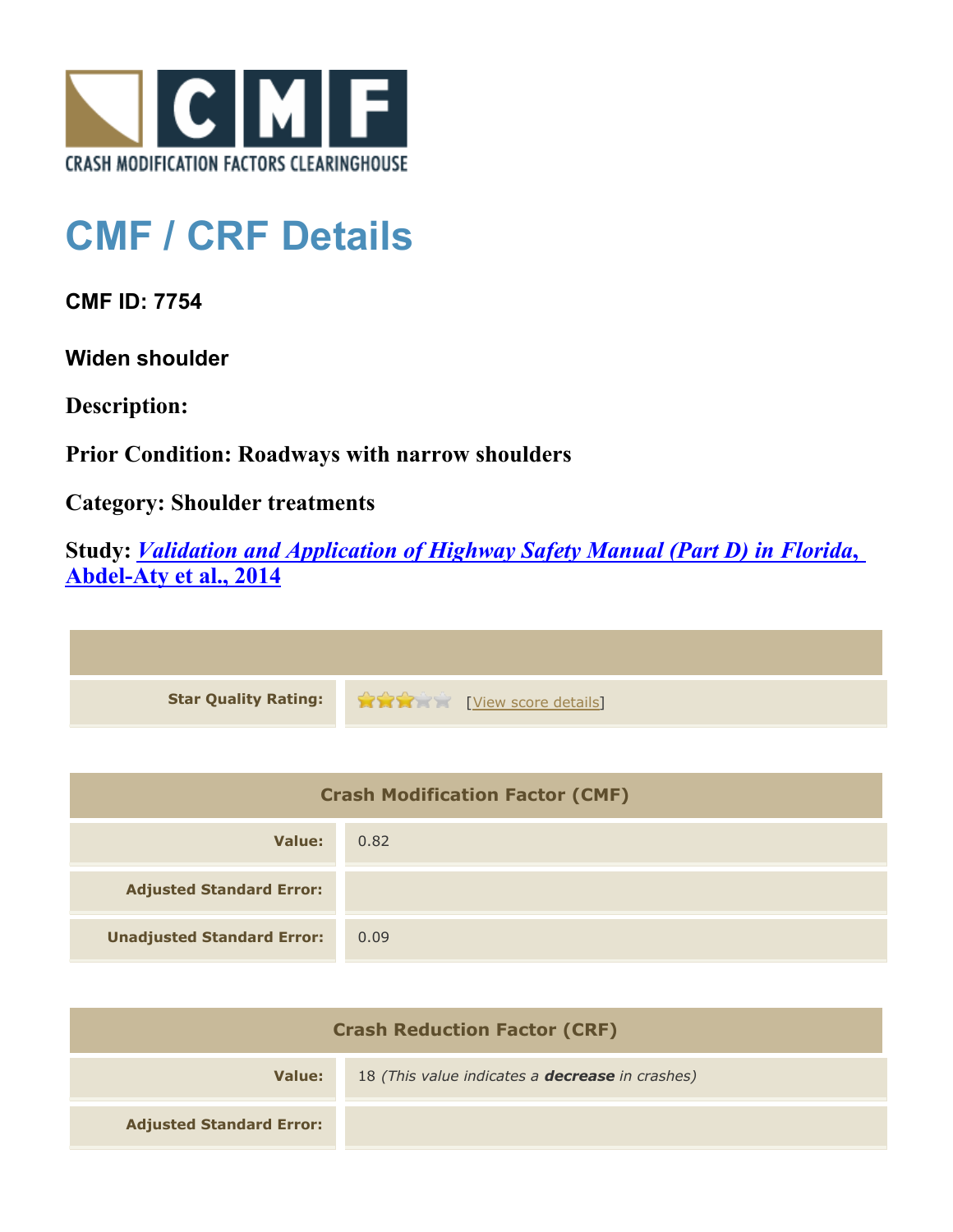| <b>Applicability</b>       |                                                   |
|----------------------------|---------------------------------------------------|
| <b>Crash Type:</b>         | All                                               |
| <b>Crash Severity:</b>     | All                                               |
| <b>Roadway Types:</b>      | Not specified                                     |
| <b>Number of Lanes:</b>    | >2                                                |
| <b>Road Division Type:</b> | All                                               |
| <b>Speed Limit:</b>        | $45 - 70$                                         |
| <b>Area Type:</b>          | Rural                                             |
| <b>Traffic Volume:</b>     | 2000 to 50000 Annual Average Daily Traffic (AADT) |
| <b>Time of Day:</b>        | All                                               |

## *If countermeasure is intersection-based*

| <b>Intersection Type:</b>         |  |
|-----------------------------------|--|
| <b>Intersection Geometry:</b>     |  |
| <b>Traffic Control:</b>           |  |
| <b>Major Road Traffic Volume:</b> |  |
| <b>Minor Road Traffic Volume:</b> |  |

| <b>Development Details</b>      |              |
|---------------------------------|--------------|
| <b>Date Range of Data Used:</b> | 2005 to 2010 |
| <b>Municipality:</b>            |              |
| State:                          | <b>FL</b>    |